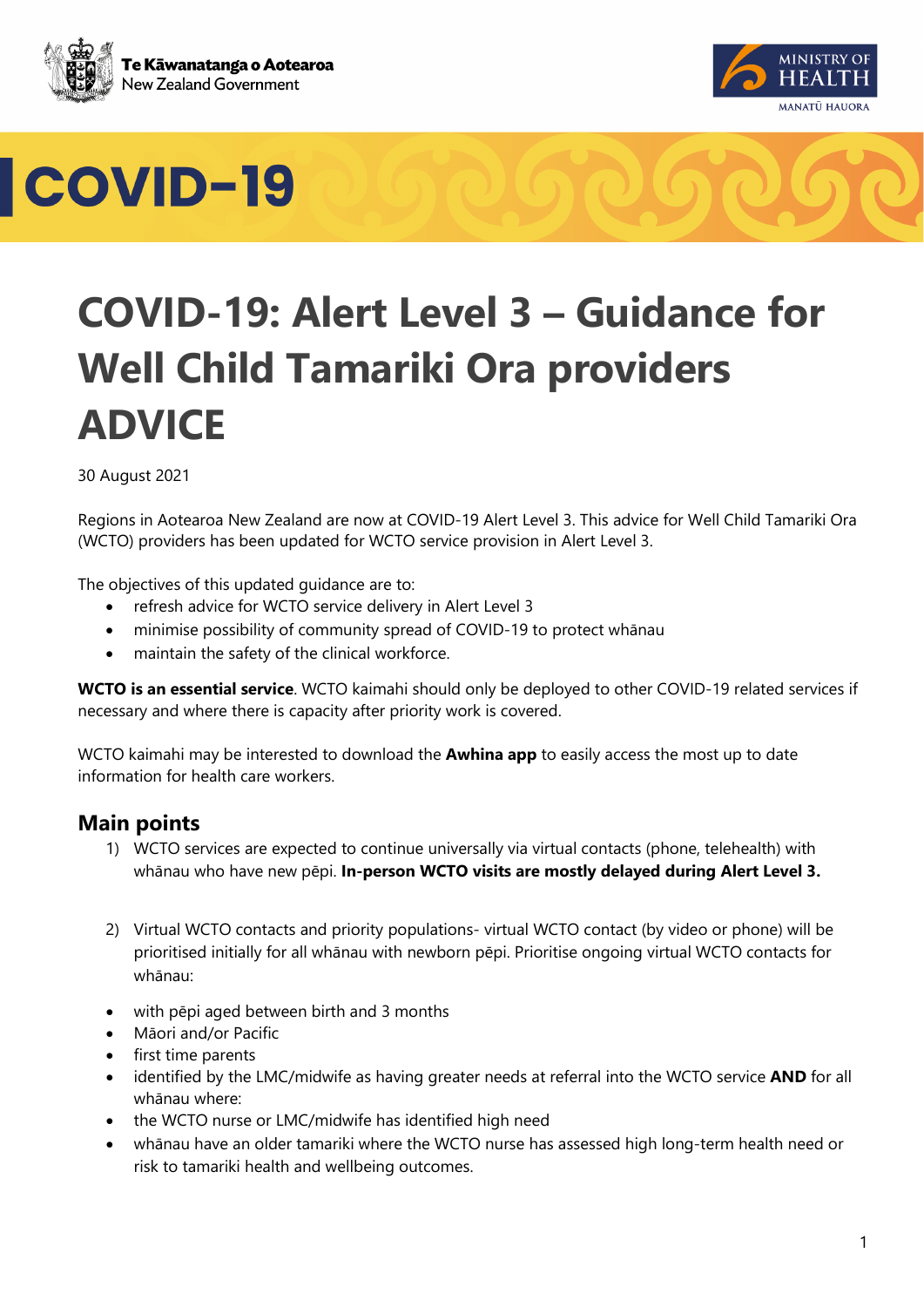## **COVID-19**

**NB:** In any case where high need or health risk has been identified **AND** attempts to contact the whānau have been unsuccessful, providers are expected to have a system in place for liaising with Oranga Tamariki, the Police or Civil Defence to ascertain the safety of tamariki / whānau.

3) Essential in-person WCTO provider contacts

In-person contacts may be arranged on a case-by-case basis, based on the clinical judgement of the WCTO nurse/ LMC, midwife /GP. When the need for an in-person contact has been identified, the WCTO provider is responsible for liaising with the LMC/midwife to ensure up to date relevant information is shared prior to any in-person care being provided by the WCTO provider.

Health and social care needs indicating the need for an essential in-person visit with a WCTO nurse includes:

- poor infant growth
- poor feeding / breast feeding and lactation support
- maternal mental health, infant/whānau distress
- recent discharge from neonatal unit or secondary care where ongoing monitoring is needed
- complex social needs causing risk to health outcomes for pēpi

Specific advice regarding in-person contacts (pre-visit screening and PPE advice link from the Ministry of Health): [health.govt.nz/system/files/documents/pages/hp7716\\_](https://www.health.govt.nz/system/files/documents/pages/hp7716_-_personal_protective_equipment_for_community_care_providers_v2.pdf)- [\\_personal\\_protective\\_equipment\\_for\\_community\\_care\\_providers\\_v2.pdf](https://www.health.govt.nz/system/files/documents/pages/hp7716_-_personal_protective_equipment_for_community_care_providers_v2.pdf)

- 4) Early notification.
	- a. Under Alert Level 3 we are encouraging midwives and lead maternity carers (LMCs) to notify vulnerable whānau to the WCTO provider at two weeks postnatal. LMCs/midwives and WCTO should work together, so whānau are supported collaboratively by both services in the first six weeks.
	- b. The transition of care between midwives and lead maternity carers (LMCs) and WCTO/ Primary Care are important. Virtual handover of new baby cases to WCTO provider is recommended for all in-person WCTO contacts.
- 5) **Sudden unexpected death in infancy (SUDI)** prevention and the distribution of safe sleep beds remains a priority. If whānau require a safe sleep bed or you need further information, please contact your local SUDI coordinator or Hāpai te Hauora 027 601 3997. [COVID-19: Alert Level 4 –](https://www.health.govt.nz/system/files/documents/pages/covid-19_-_sudi_guidance_at_alert_level_4_26_aug_2021.pdf) Guidance for [Well Child Tamariki Ora providers \(health.govt.nz\)](https://www.health.govt.nz/system/files/documents/pages/covid-19_-_sudi_guidance_at_alert_level_4_26_aug_2021.pdf)

For some whānau, SUDI risks are greater during Alert Level 4 and 3 for several reasons, including:

- Loss of connection to whānau and/ or service supports
- transitional housing or changed housing arrangement
- overcrowded accommodation
- limited access to safe sleep beds and support
- limited information on who to contact for support

#### 6) **Organisations with social support functions.**

a. Before arranging in-person contact with whānau check with other teams in your organisation or other organisations if they are also visiting whānau so you may be able to coordinate efforts as far as possible.